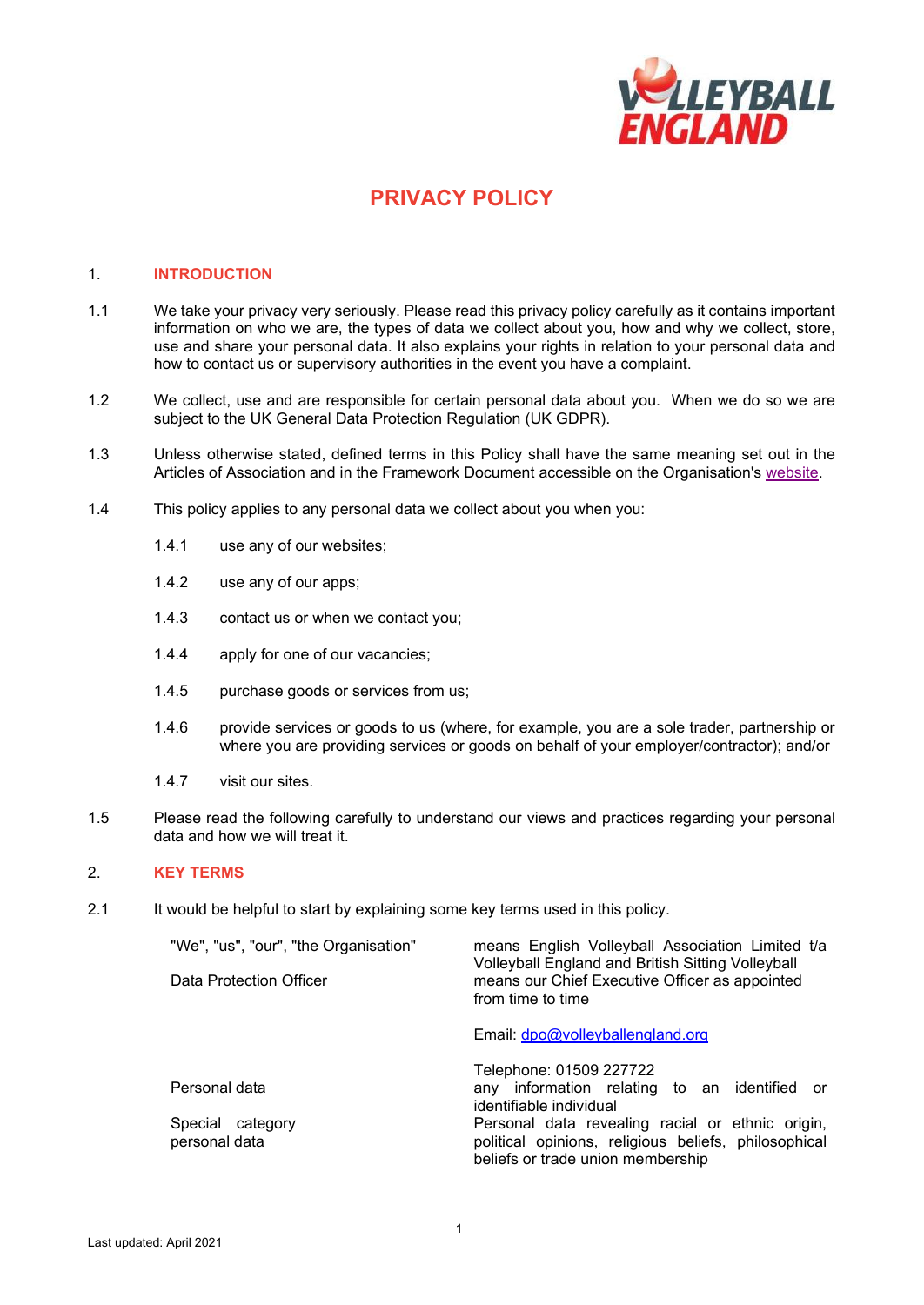

Genetic and biometric data (when processed to uniquely identify and individual) Data concerning health, sex life or sexual orientation Data subject **The individual who the personal data relates to** 

# 3. **PERSONAL DATA WE COLLECT ABOUT YOU**

- 3.1 We may collect and use the following personal data about you:
	- 3.1.1 your name and contact information, including email address and telephone number and company details;
	- 3.1.2 information to enable us to check and verify your identity (e.g. your date of birth);
	- 3.1.3 your gender, if you choose to give this to us;
	- 3.1.4 location data (if you choose to give this to us);
	- 3.1.5 your billing information, transaction and payment card information;
	- 3.1.6 your personal or professional interests;
	- 3.1.7 your professional online presence (e.g. LinkedIn profile);
	- 3.1.8 your contact history, purchase history and saved items.;
	- 3.1.9 information from accounts you link to us (e.g. Facebook);
	- 3.1.10 information about how you use our website, IT, communication and other systems;
	- 3.1.11 your responses to surveys, competitions and promotions.
- 3.2 We collect and use this personal data to provide products and/or services to you. If you do not provide personal data we ask for, it may delay or prevent us from providing any of our products and/or services to you.

### 4. **HOW YOUR PERSONAL DATA IS COLLECTED**

- 4.1 We collect most of this personal data directly from you in person, by telephone, text or email and/or via our website, Volleyzone and apps. However, we may also collect information:
	- 4.1.1 from publicly accessible sources (e.g. Companies House or HM Land Registry);
	- 4.1.2 directly from a third party, including:
		- (a) sanctions screening providers;
		- (b) credit reference agencies;
		- (c) customer due diligence providers.
	- 4.1.3 from a third party with your consent (e.g. your Club, a Regional Association or Local Association);
	- 4.1.4 from cookies on our website for more information on our use of cookies, please see our [Cookies Policy;](https://www.volleyballengland.org/about_us/about_us_/governance)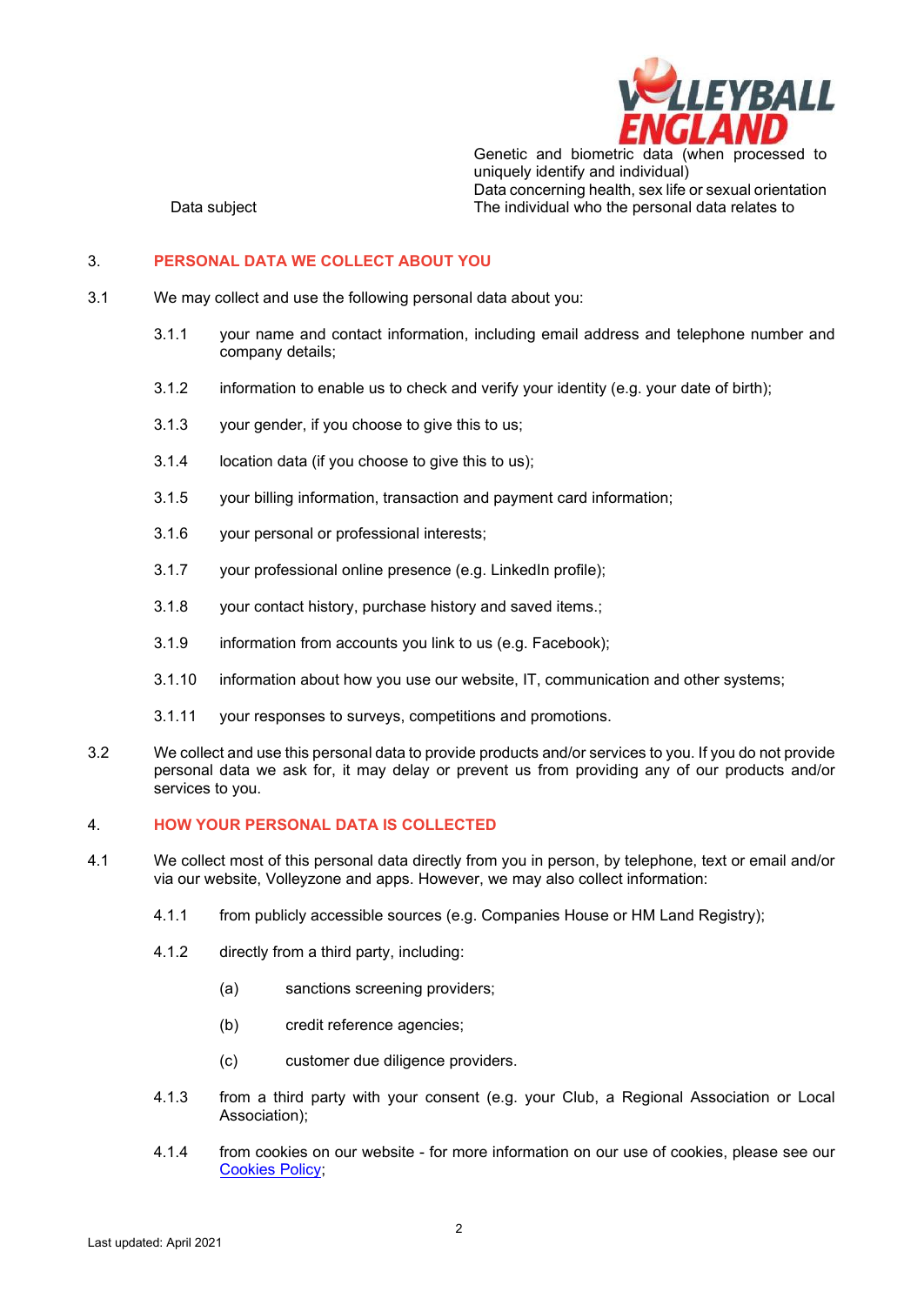

- 4.1.5 via our IT systems, including:
	- (a) door entry systems and reception logs;
	- (b) automated monitoring of our websites and other technical systems, such as our computer networks and connections, CCTV and access control systems, communications systems, email and instant messaging systems.

# 5. **HOW AND WHY WE USE YOUR PERSONAL DATA**

- 5.1 Under data protection law, we can only use your personal data if we have a proper reason for doing so, such as:
	- 5.1.1 to comply with our legal and regulatory obligations;
	- 5.1.2 for the performance of our contract with you or to take steps at your request before entering into a contract;
	- 5.1.3 for our legitimate interests or those of a third party; or
	- 5.1.4 where you have given consent.
- 5.2 A legitimate interest is when we have a business or commercial reason to use your information, so long as this is not overridden by your own rights and interests. We will carry out an assessment when relying on legitimate interests, to balance our rights against your own.
- 5.3 The table below explains what we use (process) your personal data for and our reasons for doing so:

| What we use your personal data for                                                                                                                                                                              | <b>Our reasons</b>                                                                                                            |
|-----------------------------------------------------------------------------------------------------------------------------------------------------------------------------------------------------------------|-------------------------------------------------------------------------------------------------------------------------------|
| To provide products and/or services to you                                                                                                                                                                      | To perform our contract with you or to take<br>steps at your request before entering into a<br>contract                       |
| To prevent and detect fraud against you or us                                                                                                                                                                   | For our legitimate interests or those of a third<br>party, i.e. to minimise fraud that could be<br>damaging for you and/or us |
| Conducting checks to identify<br>our staff.<br>volunteers members, partners & suppliers and<br>verify their identity                                                                                            |                                                                                                                               |
| Screening for financial and other sanctions or<br>embargoes                                                                                                                                                     |                                                                                                                               |
| Other activities necessary to comply with<br>professional, legal and regulatory obligations<br>that apply to our business, e.g. under health and<br>safety law or rules issued by our professional<br>regulator | To comply with our legal and regulatory<br>obligations                                                                        |
| Gathering and providing information required by<br>or relating to audits, enquiries or investigations<br>by regulatory bodies                                                                                   |                                                                                                                               |
| Ensuring business policies are adhered to, e.g.<br>policies covering security and internet use                                                                                                                  | For our legitimate interests or those of a third<br>party, i.e. to make sure we are following our own                         |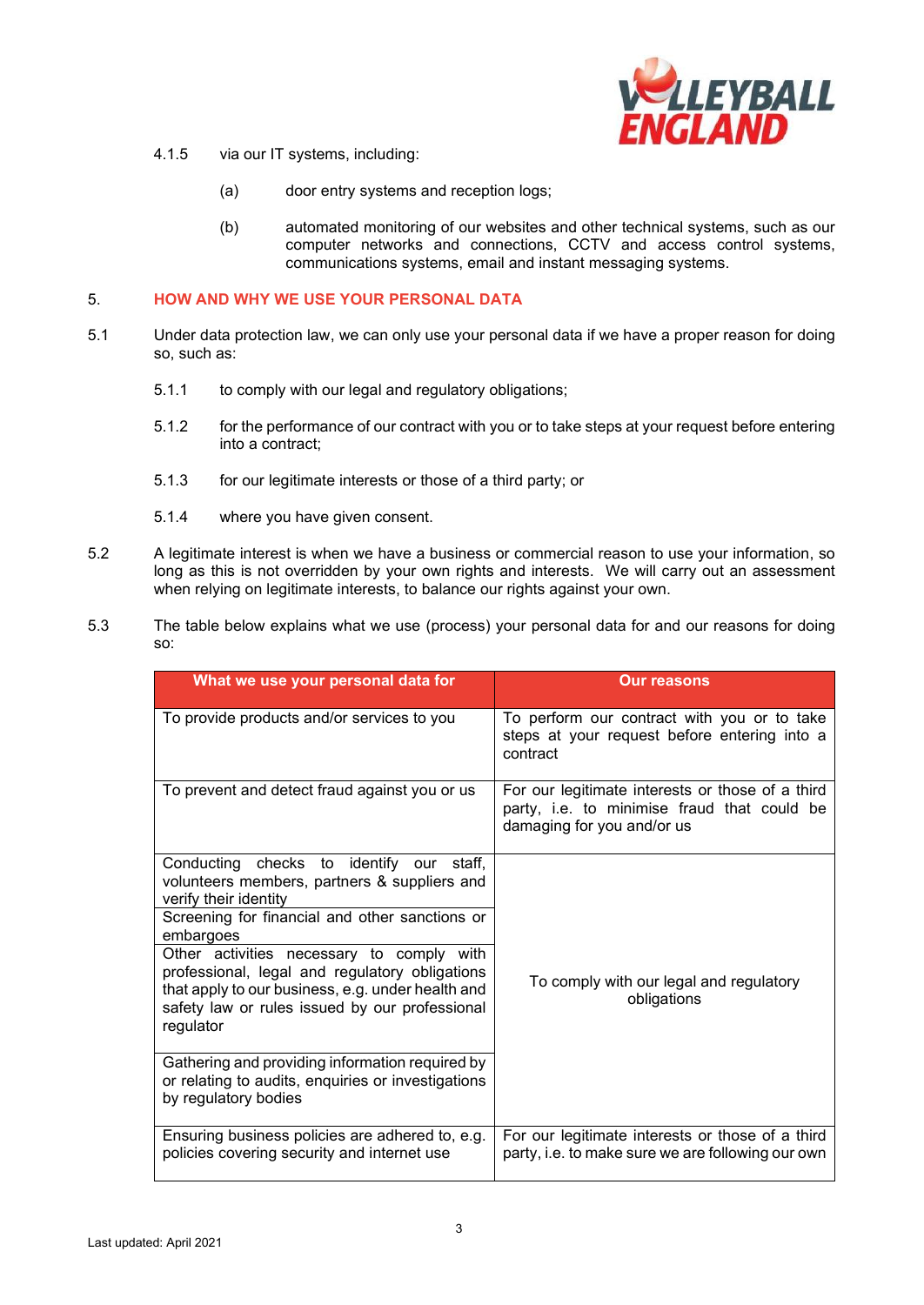

|                                                                                                                                                                                                                 | internal procedures, so we can deliver the best<br>service to you                                                                                                                                 |
|-----------------------------------------------------------------------------------------------------------------------------------------------------------------------------------------------------------------|---------------------------------------------------------------------------------------------------------------------------------------------------------------------------------------------------|
| Operational reasons, such as<br>improving<br>efficiency, training and quality control                                                                                                                           | For our legitimate interests or those of a third<br>party, i.e. to be as efficient as we can so we can<br>deliver the best service for you at the best price                                      |
| Ensuring the confidentiality of<br>commercially<br>sensitive information                                                                                                                                        | For our legitimate interests or those of a third<br>party, i.e. to protect trade secrets and other<br>commercially valuable information<br>To comply with our legal and regulatory<br>obligations |
| Statistical analysis to help us manage our<br>business and/or interpret our research results,<br>e.g. in relation to our financial performance,<br>customer base, product range or other<br>efficiency measures | For our legitimate interests or those of a third<br>party, i.e. to be as efficient as we can so we can<br>deliver the best service for you at the best price                                      |
| Research and insight projects and inviting you<br>to take part in these                                                                                                                                         | For our legitimate interests or those of a third<br>party, i.e. to help us better understand your<br>requirements so that we can offer and provide<br>relevant products and/or services to you    |
| Preventing<br>unauthorised<br>and<br>access<br>modifications to systems                                                                                                                                         | For our legitimate interests or those of a third<br>party, i.e. to prevent and detect criminal activity<br>that could be damaging for you and/or us<br>To comply with our legal and regulatory    |
|                                                                                                                                                                                                                 | obligations                                                                                                                                                                                       |
| Updating and enhancing all records                                                                                                                                                                              | To perform our contract with you or to take<br>steps at your request before entering into a<br>contract                                                                                           |
|                                                                                                                                                                                                                 | To comply with our legal andregulatory<br>obligations                                                                                                                                             |
|                                                                                                                                                                                                                 | For our legitimate interests or those of a third<br>party, e.g. making sure that we can keep in<br>touch with our customers about existing orders<br>and new products                             |
| Statutory returns                                                                                                                                                                                               | To comply with our legal and regulatory<br>obligations                                                                                                                                            |
| Ensuring safe working practices, staff<br>administration and assessments                                                                                                                                        | with our legal and regulatory<br>To comply<br>obligations                                                                                                                                         |
|                                                                                                                                                                                                                 | For our legitimate interests or those of a third<br>party, e.g. to make sure we are following our<br>own internal procedures and working efficiently<br>so we can deliver the best service to you |
| Marketing<br>services<br>volunteers,<br>our<br>to:<br>members, partners & suppliers                                                                                                                             | For our legitimate interests or those of a third<br>party, i.e. to promote our business to existing<br>and former volunteers members, partners &<br>suppliers                                     |
| Credit reference checks via external credit<br>reference agencies                                                                                                                                               | For our legitimate interests or those of a third<br>party, i.e. to ensure our volunteers members,<br>partners & suppliers are likely to be able to pay<br>for our products and services           |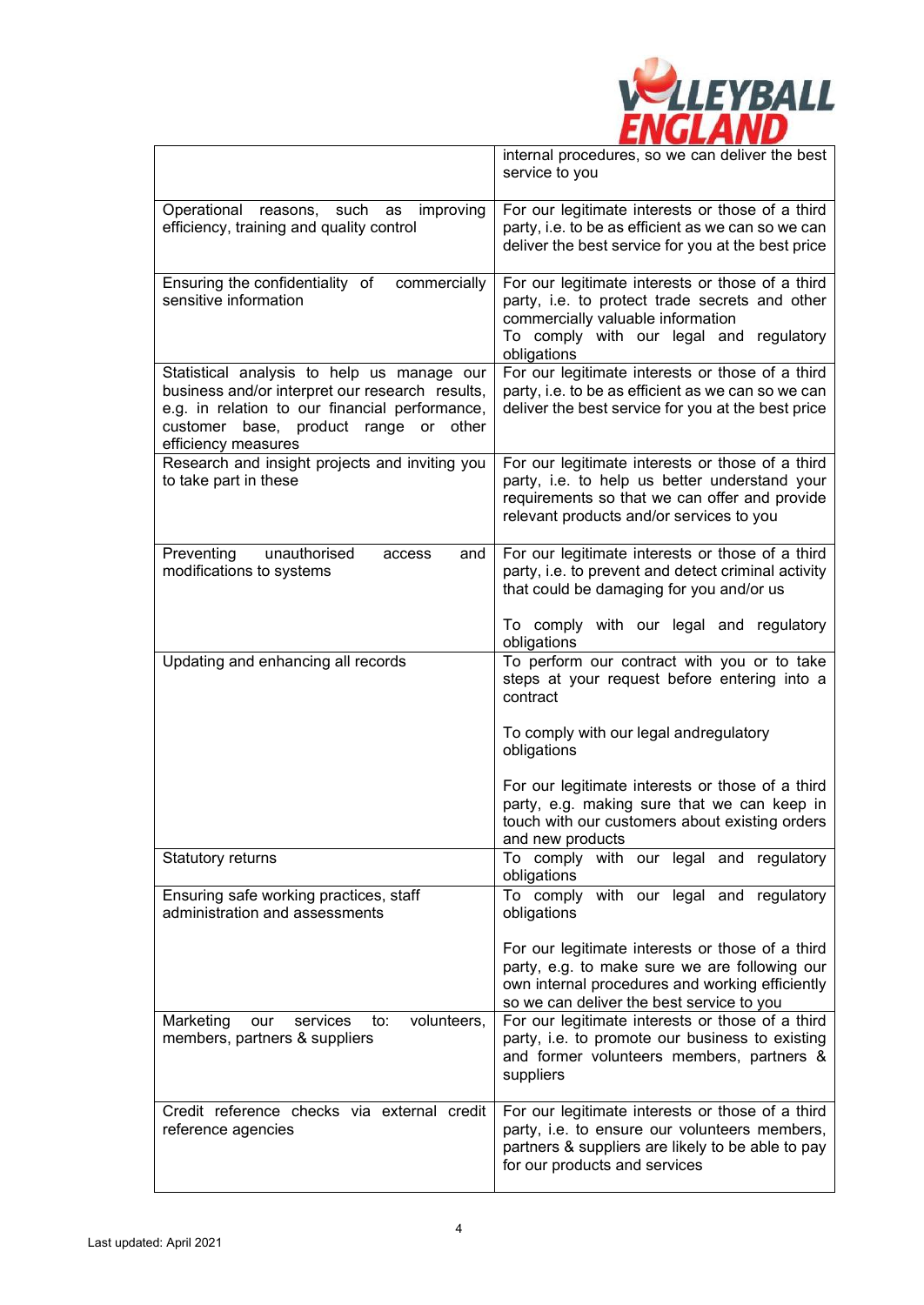

| External audits and quality checks, e.g. for ISO   For our legitimate interests or those of a third<br>or Investors in People accreditation and the   party i.e. to maintain our accreditations so we |                                                        |
|-------------------------------------------------------------------------------------------------------------------------------------------------------------------------------------------------------|--------------------------------------------------------|
| audit of our accounts                                                                                                                                                                                 | can demonstrate we operate at the highest              |
|                                                                                                                                                                                                       | standards                                              |
|                                                                                                                                                                                                       | To comply with our legal and regulatory<br>obligations |

- 5.4 Where we process special category personal data, we will also ensure we are permitted to do so under data protection laws, eg:
	- 5.4.1 we have your explicit consent;
	- 5.4.2 the processing is necessary to protect your (or someone else's) vital interests where you are physically or legally incapable of giving consent; or
	- 5.4.3 the processing is necessary to establish, exercise or defend legal claims.

#### 6. **PROMOTIONAL COMMUNICATIONS**

- 6.1 We may use your personal data to send you updates (by email, text message, telephone or post) about our products and/or services, including exclusive offers, promotions or new products and/or services.
- 6.2 We have a legitimate interest in using your personal data for promotional purposes (see above 'How and why we use your personal data'). This means we do not usually need your consent to send you promotional communications. However, where consent is needed, we will ask for this consent separately and clearly.
- 6.3 We will always treat your personal data with the utmost respect and never sell it with other organisations for marketing purposes without your explicit approval.
- 6.4 You have the right to opt out of receiving promotional communications at any time by:
	- 6.4.1 contacting us at dpo@volleyballengland.org and entering "Stop" in the subject box;
	- 6.4.2 using the 'unsubscribe' link in emails or 'STOP' number in texts;
	- 6.4.3 updating your marketing preferences on our website or membership portal.
- 6.5 We may ask you to confirm or update your marketing preferences if you ask us to provide further products and/or services in the future, or if there are changes in the law, regulation, or the structure of our business.

#### 7. **WHO WE SHARE YOUR PERSONAL DATA WITH**

- 7.1 We routinely share personal data with:
	- 7.1.1 third parties we use to help deliver our products and/or services to you (e.g. payment service providers, warehouses and delivery companies);
	- 7.1.2 the Volleyball England Foundation;
	- 7.1.3 Regional Associations and Area Associations;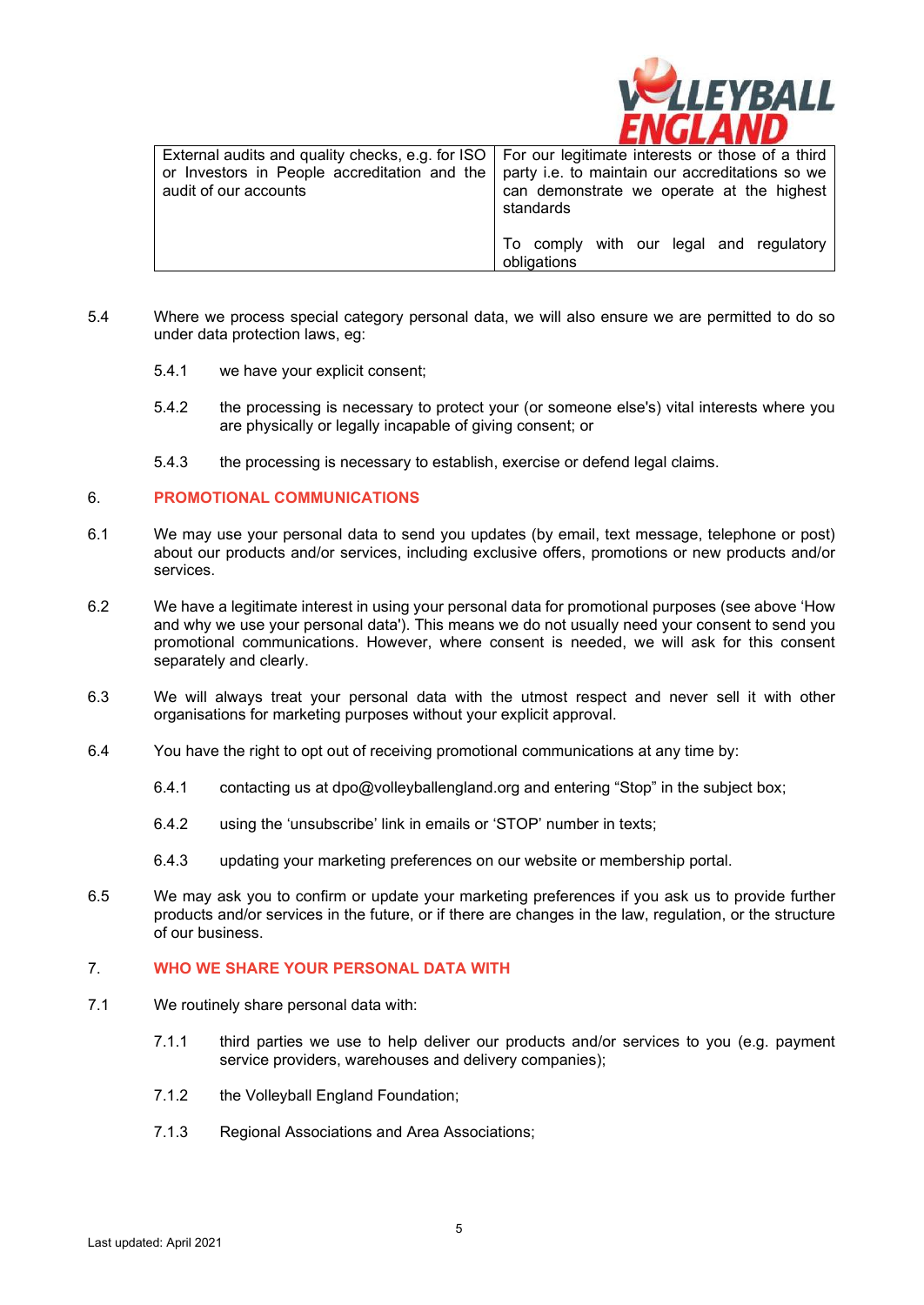

- 7.1.4 other third parties we use to help us run our business (e.g. marketing agencies or website hosts);
- 7.1.5 third parties approved by you (e.g. social media sites you choose to link your account to or third-party payment providers);
- 7.1.6 third party research agencies;
- 7.1.7 our insurers and brokers; and
- 7.1.8 our banks.
- 7.2 We only allow our service providers to handle your personal data if we are satisfied they take appropriate measures to protect your personal data. We also impose contractual obligations on service providers to ensure they can only use your personal data to provide services to us and to you.
- 7.3 We may also need to:
	- 7.3.1 share personal data with external auditors, e.g. in relation to relevant accreditations and the audit of our accounts or reviews by our external stakeholders (such as Sport England and/or UK Sport).
	- 7.3.2 disclose and exchange information with law enforcement agencies and regulatory bodies to comply with our legal and regulatory obligations.
	- 7.3.3 share some personal data with other parties, such as potential buyers of some or all our business or during a re-structuring. Usually, information will be anonymised, but this may not always be possible. The recipient of the information will be bound by confidentiality obligations.
- 7.4 If you would like more information about who we share our data with and why, please contact us (see '**How to contact us'** below).

## 8. **WHERE YOUR PERSONAL DATA IS HELD**

- 8.1 Personal data may be held at our offices, third party agencies, service providers, representatives and agents as described above (see above: 'Who we share your personal data with').
- 8.2 Some of these third parties may be based outside the UK and/or the European Economic Area. For more information, including on how we safeguard your personal data when this occurs, see below: 'Transferring your personal data out of the UK and/or EEA'.

#### 9. **HOW LONG YOUR PERSONAL DATA WILL BE KEPT**

- 9.1 We will keep your personal data while you have an account with us or we are providing products and/or services to you. Thereafter, we will keep your personal data for as long as is necessary:
	- 9.1.1 to respond to any questions, complaints or claims made by you or on your behalf;
	- 9.1.2 to show that we treated you fairly; and
	- 9.1.3 to keep records required by law or by our external stakeholders for reporting purposes.
- 9.2 We will not keep your personal data for longer than necessary. Different retention periods apply for different types of personal data.
- 9.3 When it is no longer necessary to keep your personal data, we will delete or anonymise it.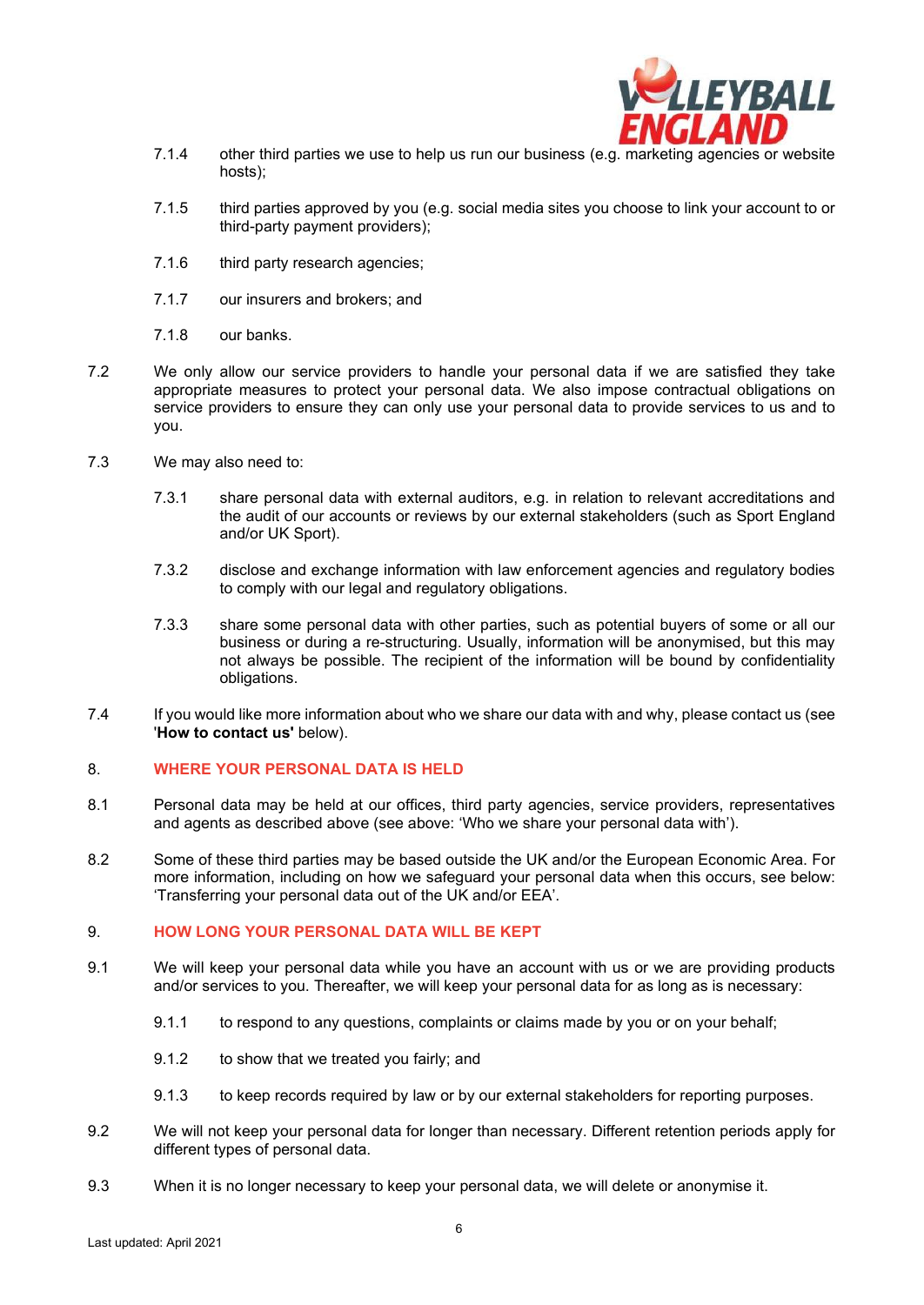

## 10. TRANSFERRING YOUR PERSONAL DATA OUT OF THE UK AND

- 10.1 To deliver services to you, it is sometimes necessary for us to share your personal data outside the UK and/or the European Economic Area (EEA), e.g.:
	- 10.1.1 with your and our service providers located outside the UK and/or the EEA;
	- 10.1.2 if you are based outside the UK and/or the EEA;
	- 10.1.3 where there is a European or an international dimension to the services we are providing to you.
- 10.2 Under data protection law, we can only transfer your personal data to ta country or international organisation outside of the UK and/or the EEA where:
	- 10.2.1 the UK government (or, where the EU GDPR applies, the European Commission) has decided the particular country or international organisation ensures an adequate level of protection of personal data (known as an 'adequacy decision');
	- 10.2.2 there are appropriate safeguards in place, together with enforceable rights and effective legal remedies for data subjects; or
	- 10.2.3 a specific exception applies under data protection law.
- 10.3 These are explained below.

#### **Adequacy decision**

- 10.4 We may transfer your personal data to certain countries, on the basis of an adequacy decision. These include:
	- 10.4.1 all European Union countries, plus Iceland, Liechtenstein and Norway (collectively known as the 'EEA');
	- 10.4.2 Gibraltar; and
	- 10.4.3 Andorra, Argentina, Canada, Faroe Islands, Guernsey, Israel, Isle of Man, Japan, Jersey, New Zealand, Switzerland and Uruguay.
- 10.5 The list of countries that benefit from adequacy decisions will change from time to time. We will always seek to rely on an adequacy decision, where one exists.
- 10.6 Other countries or international organisations we are likely to transfer personal data to do not have the benefit of an adequacy decision. This does not necessarily mean they provide poor protection for personal data, but we must look at alternative grounds for transferring the personal data, such as ensuring appropriate safeguards are in place or relying on an exception, as explained below.

#### **Transfers with appropriate safeguards**

- 10.7 Where there is no adequacy decision, we may transfer your personal data to another country or international organisation if we are satisfied the transfer complies with data protection law, appropriate safeguards are in place, and enforceable rights and effective legal remedies are available for data subjects.
- 10.8 The safeguards will usually include using legally-approved standard data protection contract clauses.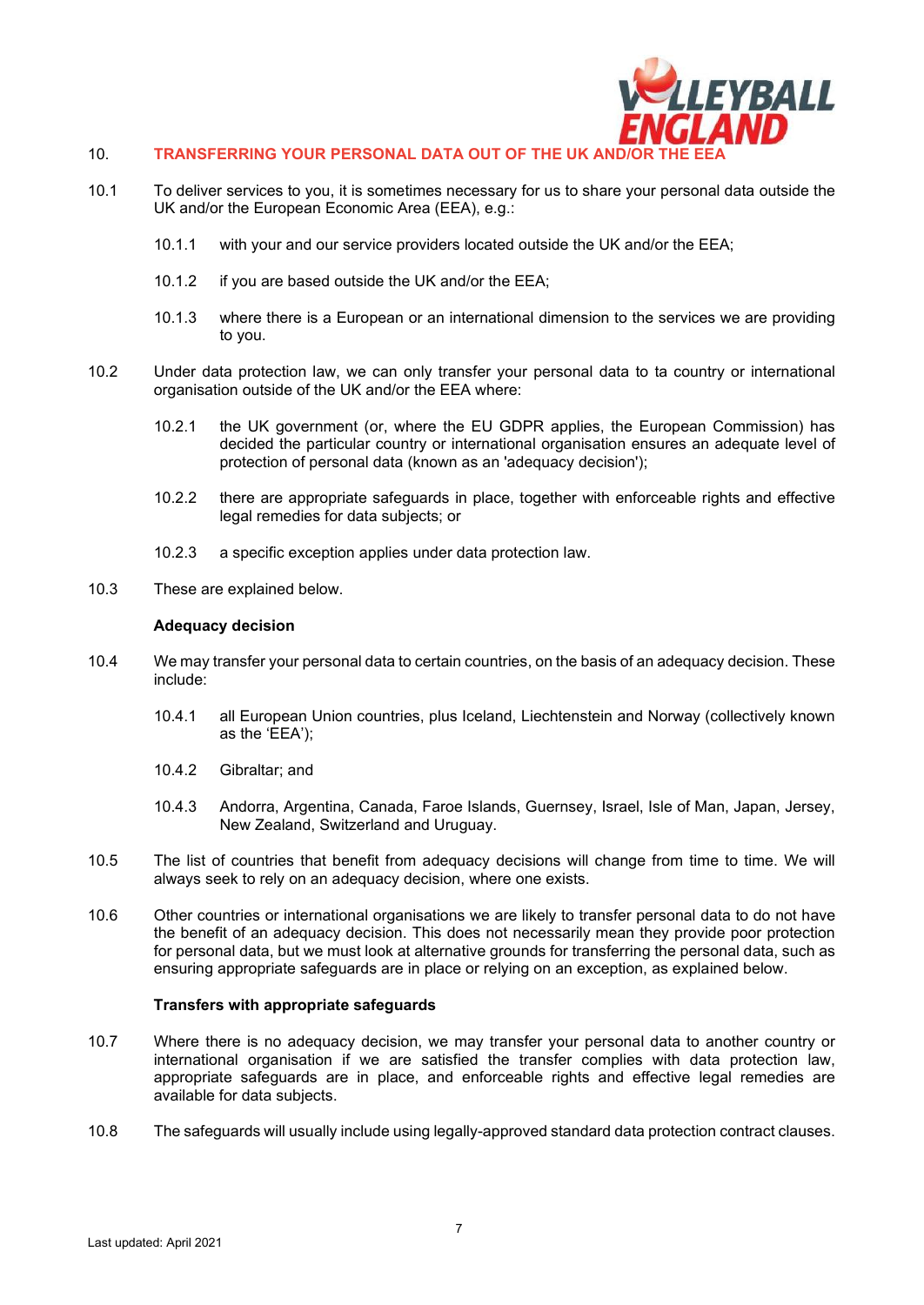

#### **Transfers under an exception**

- 10.9 In the absence of an adequacy decision or appropriate safeguards, we may transfer personal data to a third country or international organisation where an exception applies under relevant data protection law, eg:
	- 10.9.1 you have explicitly consented to the proposed transfer after having been informed of the possible risks;
	- 10.9.2 the transfer is necessary for the performance of a contract between us or to take precontract measures at your request;
	- 10.9.3 the transfer is necessary for a contract in your interests, between us and another person; or
	- 10.9.4 the transfer is necessary to establish, exercise or defend legal claims
- 10.10 We may also transfer information for the purpose of our compelling legitimate interests, so long as those interests are not overridden by your interests, rights and freedoms. Specific conditions apply to such transfers and we will provide relevant information if and when we seek to transfer your personal data on this ground.
- 10.11 If you would like further information about data transferred outside the UK and/or the EEA, please contact our Data Protection Officer (see 'How to contact us' below).

## 11. **YOUR RIGHTS**

| 11.1 |  |  |  |  |  | You have the following rights, which you can exercise free of charge: |
|------|--|--|--|--|--|-----------------------------------------------------------------------|
|------|--|--|--|--|--|-----------------------------------------------------------------------|

| Access                                   | The right to be provided with a copy of your personal data                 |  |
|------------------------------------------|----------------------------------------------------------------------------|--|
| <b>Rectification</b>                     | The right to require us to correct any mistakes in your personal data      |  |
| <b>Erasure (also known as the right)</b> | The right to require us to delete your personal data in certain situations |  |
| to be forgotten)                         |                                                                            |  |
| <b>Restriction of processing</b>         | The right to require us to restrict processing of your personal data in    |  |
|                                          | certain circumstances, e.g. if you contest the accuracy of the data        |  |
| <b>Data portability</b>                  | The right to receive the personal data you provided to us, in a            |  |
|                                          | structured, commonly used and machine-readable format and/or               |  |
|                                          | transmit that data to a third party in certain situations                  |  |
| To object                                | The right to object:                                                       |  |
|                                          | • at any time to your personal data being processed for direct             |  |
|                                          | marketing (including profiling);                                           |  |
|                                          | in certain other situations to our continued processing of your            |  |
|                                          | personal data, e.g. processing carried out for the purpose of our          |  |
|                                          | legitimate interests.                                                      |  |
| Not to be subject to automated           | The right not to be subject to a decision based solely on automated        |  |
| individual decision-making               | processing (including profiling) that produces legal effects concerning    |  |
|                                          | you or similarly significantly affects you                                 |  |

- 11.2 For further information on each of those rights, including the circumstances in which they apply, please contact dpo@volleyballengland.org or see the Guidance from the UK Information Commissioner's Office (ICO) on individuals' rights.
- 11.3 If you would like to exercise any of those rights, please:
	- 11.3.1 email, call or write to our Data Protection Officer (see below: 'How to contact us');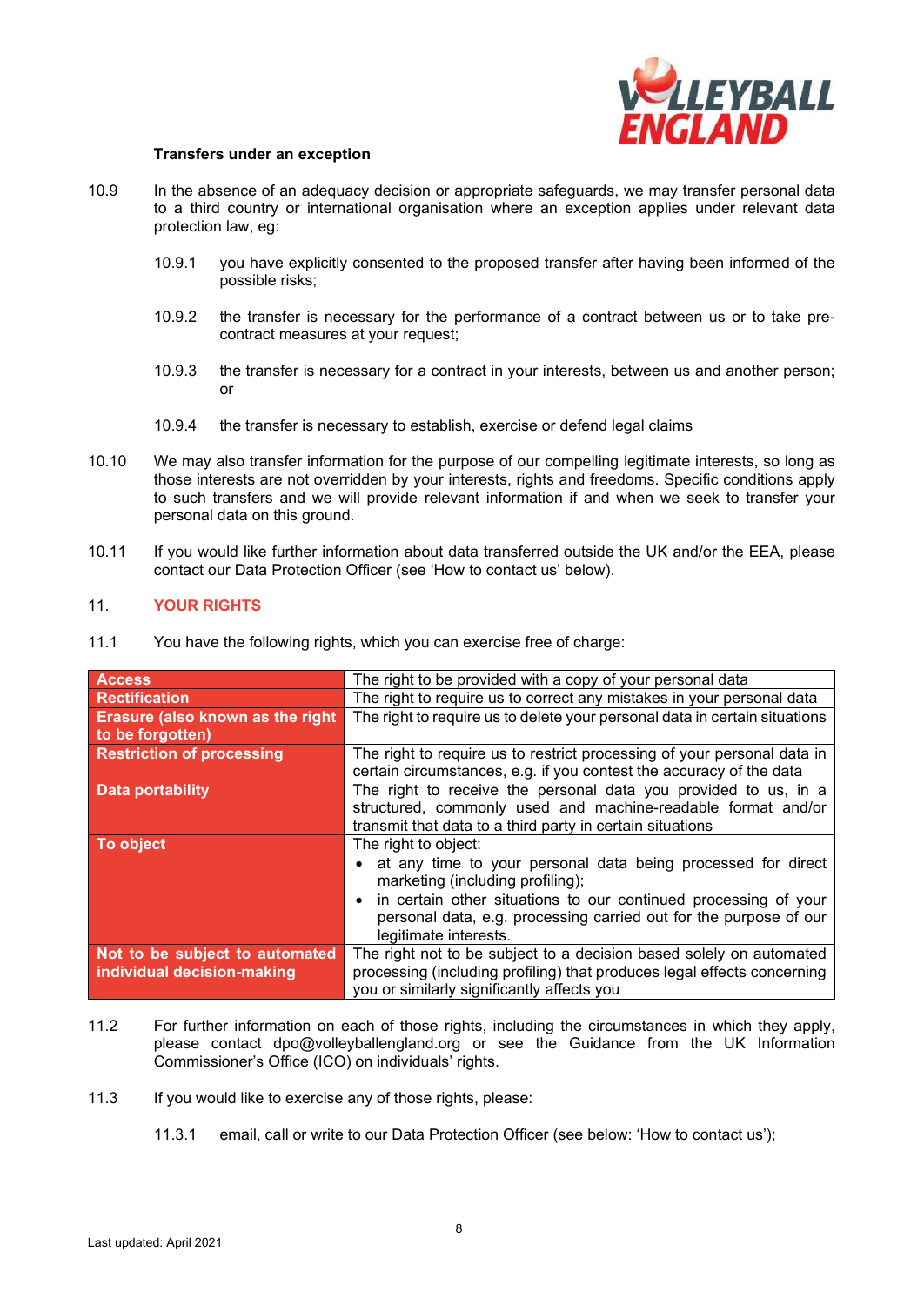

- 11.3.2 provide enough information to identify yourself (e.g. your full name, address, unique reference number or matter reference number) and any additional identity information we may reasonably request from you; and
- 11.3.3 let us know what right you want to exercise and the information to which your request relates.

#### 12. **KEEPING YOUR PERSONAL DATA SECURE**

- 12.1 We have appropriate security measures to prevent personal data from being accidentally lost or used or accessed unlawfully. We limit access to your personal data to those who have a genuine business need to access it. Those processing your information will do so only in an authorised manner and are subject to a duty of confidentiality.
- 12.2 We also have procedures in place to deal with any suspected data security breach. We will notify you and any applicable regulator of a suspected data security breach where we are legally required to do so.
- 12.3 If you want detailed information from Get Safe Online on how to protect your information and your computers and devices against fraud, identity theft, viruses and many other online problems, please visit www.getsafeonline.org. Get Safe Online is supported by HM Government and leading businesses.

## 13. **HOW TO COMPLAIN**

- 13.1 We hope that our Data Protection Officer can resolve any query or concern you may raise about our use of your information.
- 13.2 You also have the right to lodge a complaint with the Information Commissioner or any relevant European data protection supervisory authority. The Information Commissioner may be contacted at https://ico.org.uk/make-a-complaint or telephone: 0303 123 1113.

#### 14. **CHANGES TO THIS PRIVACY POLICY**

- 14.1 This privacy notice was published on 24 April 2021 and last updated on the date set out in the footer (and any such updates shall be deemed to take effect from that date).
- 14.2 We may change this privacy notice from time to time—when we do we will inform you via our website or email.

#### 15. **HOW TO CONTACT US**

- 15.1 Please contact our Data Protection Officer by post, email or telephone if you have any questions about this privacy policy or the information we hold about you, to exercise a right under data protection law or to make a complaint.
- 15.2 Our contact details are shown below:

| <b>Volleyball England</b>  | <b>Data Protection Officer</b> |
|----------------------------|--------------------------------|
| <b>Address</b>             | <b>Address</b>                 |
| <b>Volleyball England</b>  | <b>Volleyball England</b>      |
| SportPark, 3 Oakwood Drive | SportPark, 3 Oakwood Drive     |
| Loughborough, LE11 3QF     | Loughborough, LE11 3QF         |
| <b>Email</b>               | Email                          |
| info@volleyballengland.org | dpo@volleyballengland.org      |